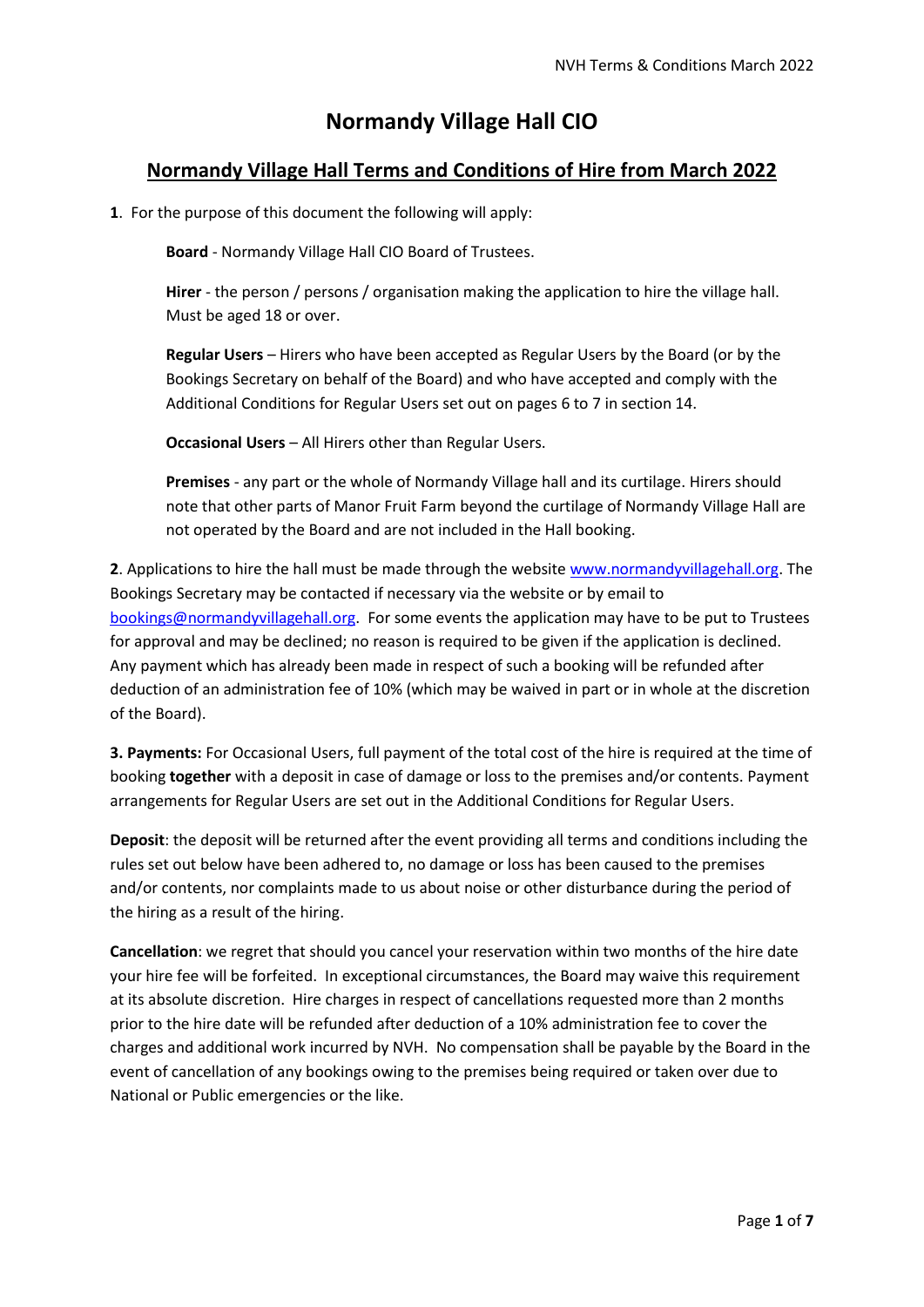## **4. The following rules must be adhered to – failure to comply may result in the deposit being forfeited.**

- Hire charges and deposit must be paid on time.
- Vacation of the premises must be by the pre-agreed time.
- All furniture and/or other equipment provided by the Hirer and sent to the premises must be unloaded in the car park, placed into position and removed by the Hirer within the period of their booking. If additional time is required, additional adjacent hire periods must also be booked.
- The premises must be left in a clean and tidy state, and all rubbish generated by the Hirer must be removed from the premises. Should excessive cleaning be required after a hire, the deposit may be withheld and the Hirer may be liable for payment of further costs incurred.
- All heating and lighting other than emergency lights must be turned off when exiting the building.
- All windows must be closed and all doors **locked** so that the premises are left secure when leaving the building.
- Normandy Village Hall is a No Smoking building.
- Crockery, cutlery, kitchen appliances and equipment are available for use by the Hirer and should be treated with respect, and cleaned and returned to their places by the end of the hire period.
- The Hall's collapsible tables and chairs, if used, should be cleaned and returned into their stacked positions in the designated store rooms on completion of the hire period.
- Music and general noise must be kept to a reasonable level so as to not cause any disturbance to the Hall's nearest neighbours. The evening hire period ends at 11pm so all music or other noise should have ceased by that time. Hirers and their guests must leave the premises and the car park quietly with due consideration for the neighbours.
- **Decorations:** Decoration of the Hall may be permitted **only by prior agreement** with the Board through the Hall Manager. Such decoration includes posters, advertisements, bunting, flags and the like and shall be carefully removed at the end of the hire period. **NOTE:** Drawing pins, sellotape, blutack or similar sticky substances must not be used to attach decorations to the walls as they cause damage including pulling paint off. Only hooks provided along the picture rail may be used to attach decorations.
- If electrical cables are used, they should be safely covered with floor cable protectors. No sticky tape of any kind may be used on the floors or other surfaces as this can cause costly damage.
- No disco or other special effects may be used eg dry ice or other substances since these have been known to set off the fire alarms, requiring the Fire Brigade and NVH personnel to attend the building urgently.
- Confetti, glitter and other such products are forbidden as they can be impossible to remove completely from surfaces and give rise to significant extra cleaning processes. Hirers should ensure that items such as balloons do not contain and are not coated with any similar substances.

**5 .** The Hirer will be charged for any damage to NVH property or excess costs incurred by NVH resulting from the activities of the Hirer or their guests. Hirers will also be charged if the fire alarm is set off by prohibited or unreasonable behaviour by the Hirer or their guests.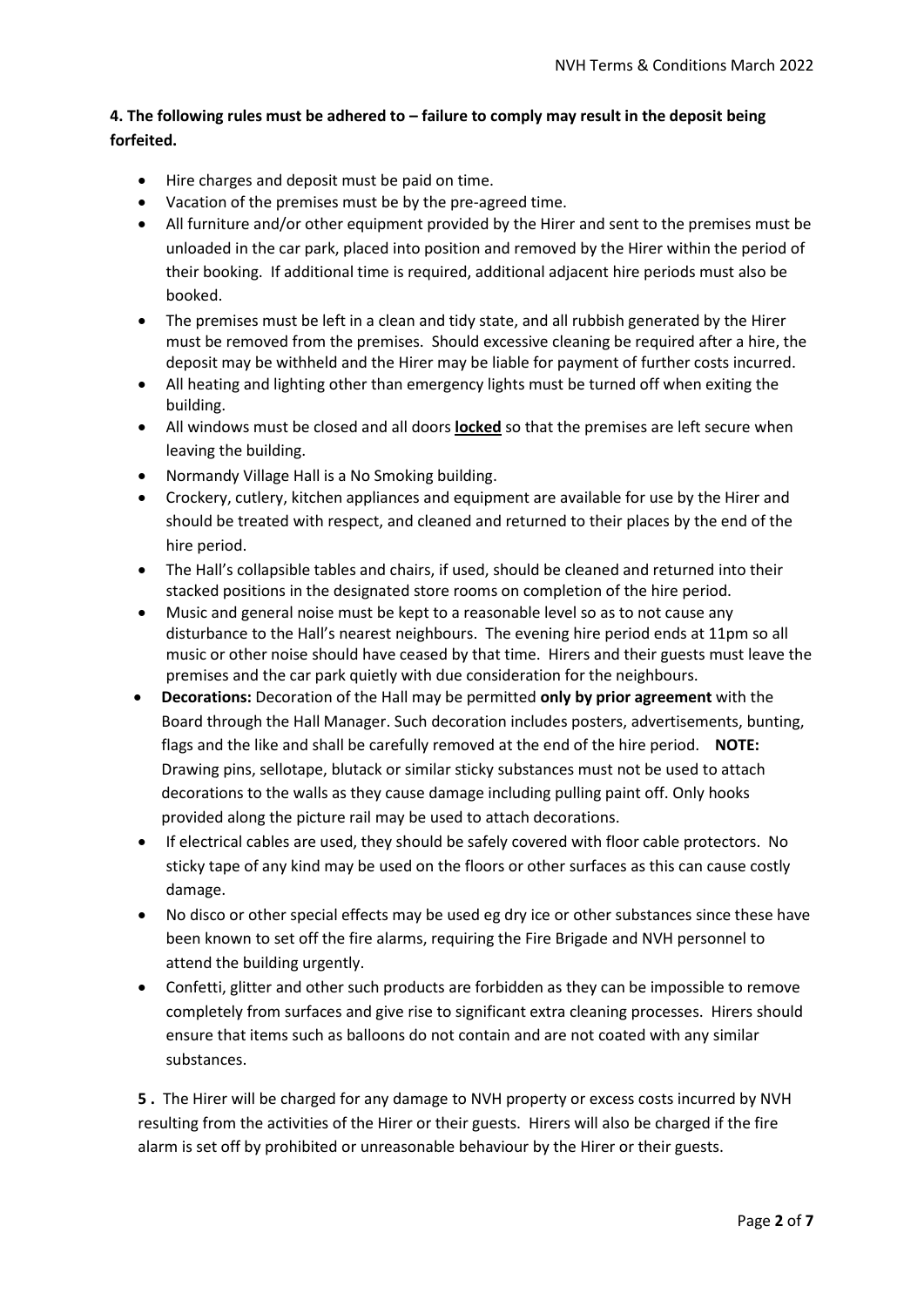If it is found necessary to call the Police to a disturbance, or should attendance by the Fire Brigade be required due to the actions of those attending than event, the Hirer will forfeit all their deposit.

A further payment in addition to forfeiture of the deposit may be required to offset any damage to the premises and/or to cover the cost of any excess cleaning costs and attendance of NVH personnel due to disturbances caused by the activities of the Hirer or their guests.

**6**. Pyrotechnics (fireworks) and bonfires are **NOT** permitted within the Hall grounds. Hirers should note that other parts of Manor Fruit Farm beyond the curtilage of Normandy Village Hall are not included in the hall booking.

Barbecues may be allowed **subject to specific prior permission in writing of the Board** who will need to be satisfied that due diligence and care is taken to prevent a fire risk.

**7**. **Phones and Wifi**: There is no fixed telephone in the Hall and it is recommended that the Hirer or a nominated person has a mobile phone whilst in the Hall for emergency use all times. Hirers are advised to check network operator coverage prior to their booking.

Normandy Village Hall has a WiFi service which Hirers and their guests may use subject to compliance with the following provisions:

(i) the WiFi service must not be used for any for the following purposes:

(a) dissemination of any unlawful, harassing, libellous, abusive, threatening, harmful, vulgar, obscene or otherwise objectionable material or otherwise breaching any laws;

(b) transmission of material or encouragement of conduct that constitutes a criminal offence, results in civil liability or otherwise breaches any applicable laws, regulations or code of practice;

(c) interference with any other person's legitimate use or enjoyment of the WiFi service; or

(d) making, transmitting or storing electronic copies of material protected by copyright without permission of the owner;

(ii) Hirers who wish to use the WiFi service should request a password when arranging to collect a key to the premises. Any username, password, or any other information which forms part of the WiFi service security procedure must be kept confidential and not disclosed to anyone other than the Hirer and their legitimate guests. Such information may not be used at any time other than during the agreed period of hire.

## **8 Premises Licence:**

The hiring shall be subject to the provisions and conditions of the Premises Licence granted by Guildford Borough Council as the Licensing Authority and to any rules and conditions of use of the premises which the Board or Guildford Borough Council or any other competent authority may impose.

The Hirer understands and accepts that the hire of the Hall is subject to the renewal by Guildford Borough Council of the Premises Licence and that if, for any reason, the licence shall be revoked or suspended, the applicant shall not have, or make, any claim upon the Board for compensation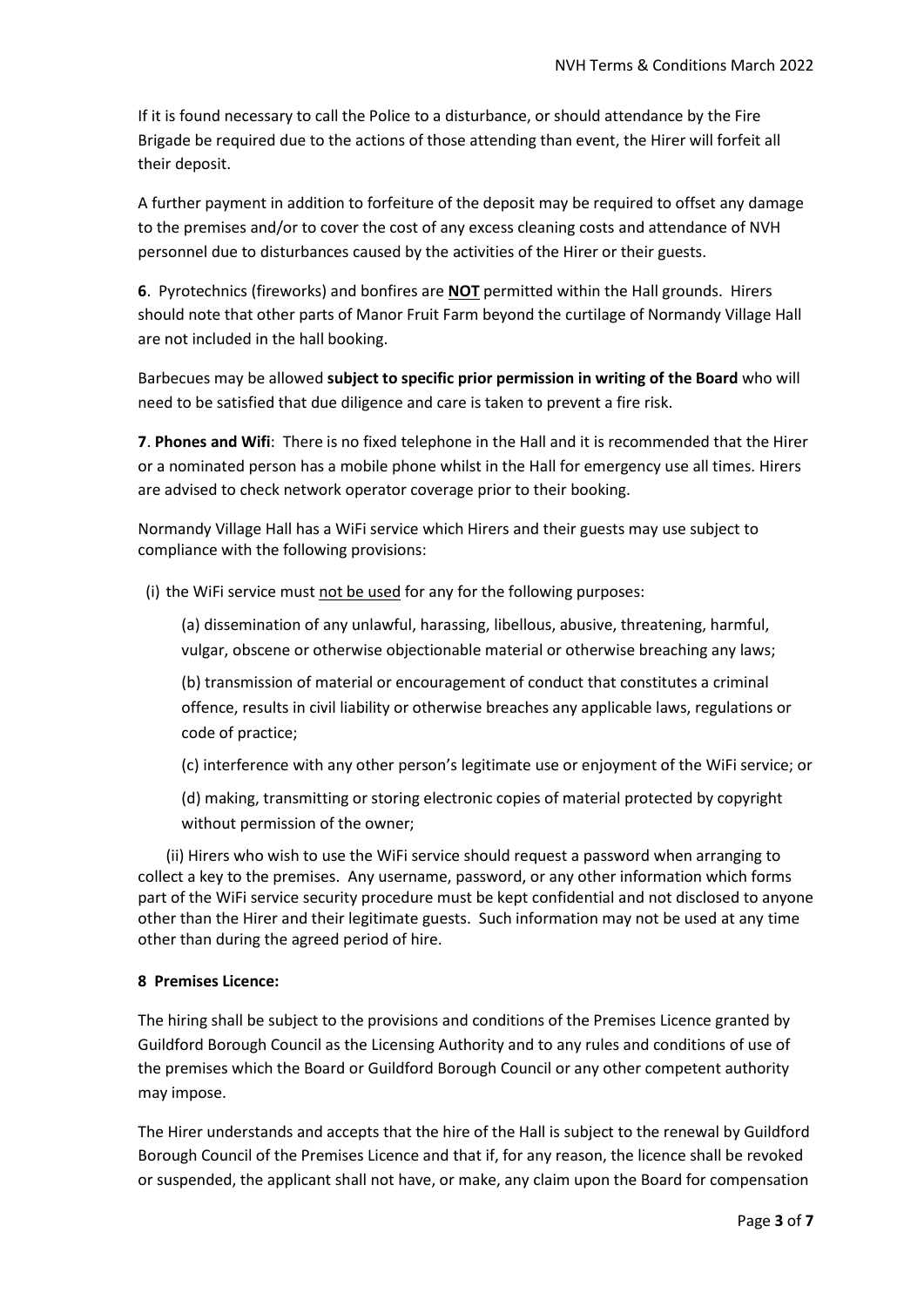in respect of any loss or damage which they may incur by reason of such non-renewal or suspension of this licence.

**Alcohol, Music and Public Performances:** Hirers must consult the Premises Licence Notes displayed in Normandy Village Hall and on the websit[e www.normandyvillagehall.org](http://www.normandyvillagehall.org/) to determine whether their proposed activities require a **'Temporary Event Notice' (TEN)** from Guildford Borough Council. **A TEN may only be obtained with the specific written permission of the Board in advance.** Failure to obtain permission prior to obtaining a TEN may result in the cancellation of the booking and forfeiture of the hire charge and / or deposit. **If you fail to comply with this requirement, we may cancel the hiring without compensation.** This is because there is a limit on the number of TENs that can be granted annually for any premises. Lack of cooperation could have an adverse effect on other Hirers' plans, activities and finances. A TEN approval certificate or printout of Guildford Borough Council's confirming email must be presented as a condition of hire and displayed prominently at the relevant event.

#### **9. Intellectual Property Licensing**

- **Performing Rights Society Ltd:** The Hirer must not permit the performance of any dramatic, musical or other work where copyright exists without the consent of the owner of such copyright. The Hirer is reminded that for any performance of copyright material, a licence must be obtained from the 'Performing Rights Society Ltd' whose address is Copyright House, 29-33 Berners Street, London, W1. Such licence application shall be made prior to holding such entertainment.
- **Phonographic Performance Ltd:** By law if you use recorded music during any of your sessions you may require a licence from Phonographic Licence Ltd (PPL). You are strongly advised to contact them by tel. 020 7534 1450, by e-mail [ppnb@ppluk.com](mailto:ppnb@ppluk.com) or visit their websit[e www.musicworksforyou.com.](http://www.musicworksforyou.com/)
- There is now a joint venture between PRS and PPL which issues a joint licence called TheMusicLicence which allows many users to meet the above requirements through a single licence. Information about this is at [www.pplprs.co.uk](http://www.pplprs.co.uk/) . It is the Hirer's responsibility to ensure that the licence or licences which they obtain cover their full legal obligations.

#### **10. Safeguarding children, young people, and adults at risk**

All Hirers should familiarise themselves with Normandy Village Hall's Safeguarding Policy available on the website a[t NVH-Safeguarding-Policy-Jan-2020.pdf \(normandyvillagehall.org\)](https://normandyvillagehall.org/wp-content/uploads/2020/02/NVH-Safeguarding-Policy-Jan-2020.pdf) copies of which are also on notice boards inside and outside Normandy Village Hall.

The Hirer must ensure that any activities for children, young people and adults at risk are only provided by fit and proper persons in accordance with the Children Act 1989 and 2004, the Safeguarding Vulnerable Groups Act 2006 and any subsequent legislation. If requested, you must provide us with a copy of your Safeguarding Policy and evidence that you have carried out relevant checks through the Disclosure and Barring Service (DBS). All reasonable steps must be taken to prevent harm, and to respond appropriately when harm does occur. Relevant concerns must be reported using the contact information provided in the NVH Safeguarding Policy.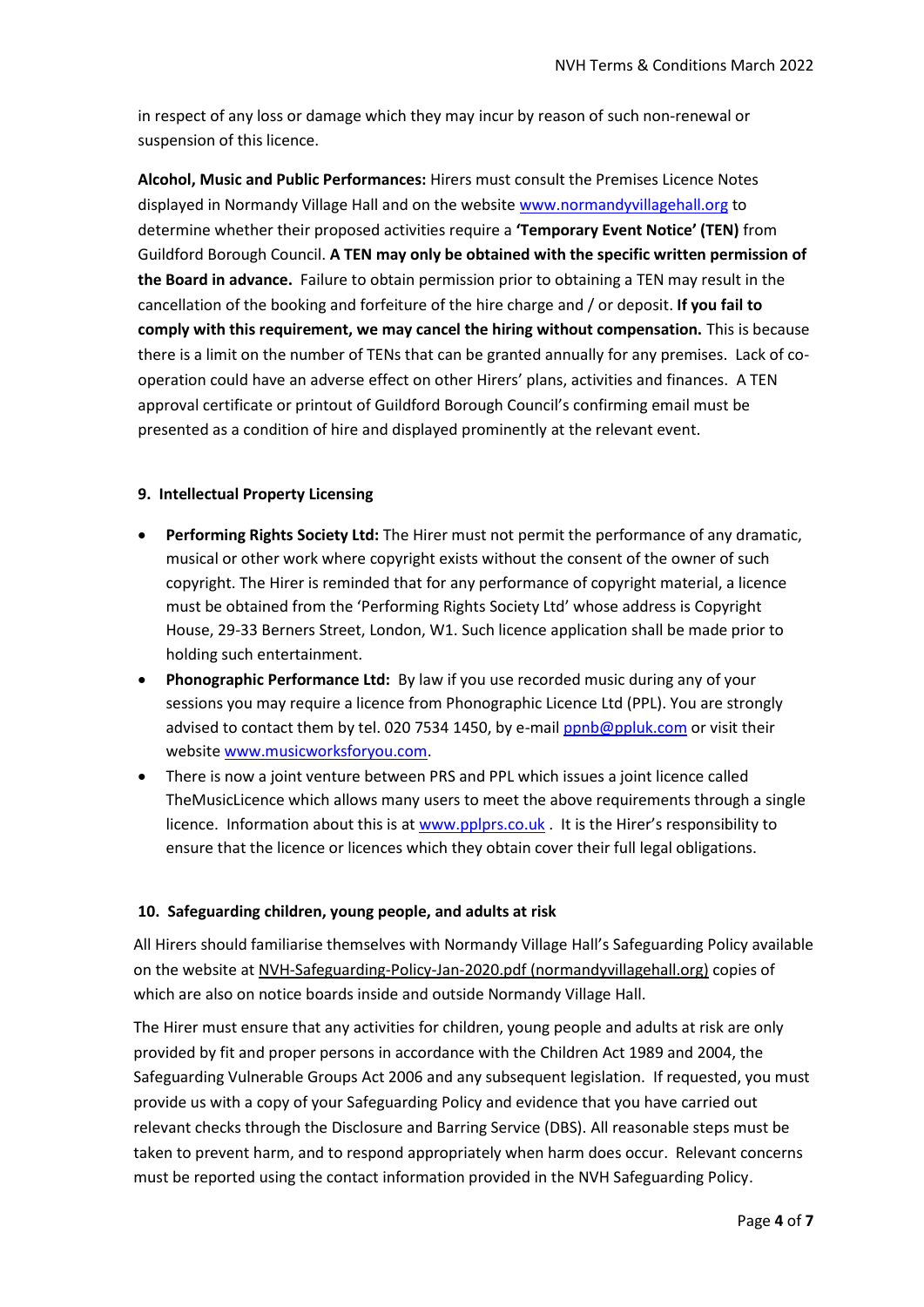## **11. Health & Safety**

All Hirers should familiarise themselves with Normandy Village Hall's Health & Safety Policy available on the website a[t NVH-Health-Safety-Policy.pdf \(normandyvillagehall.org\),](https://normandyvillagehall.org/wp-content/uploads/2018/02/NVH-Health-Safety-Policy.pdf) copies of which are also on notice boards at Normandy Village Hall.

## **12. Insurance & indemnities**

The Hirer is responsible for the preservation of order during a function held at the Hall and shall undertake to indemnify the Board against any damage to any persons and to property owned by the Hall.

The Hirer undertakes to keep the Board indemnified against all claims, demands, actions, suits, proceedings, costs, damages and expenses made, brought or suffered by any persons admitted to the premises in the course of the hiring.

- (i) You are liable for:
- (a) costs arising from accidental and malicious loss or damage and for loss or damage arising out of your negligence to any part of the premises including its curtilage or its contents
- (b) costs arising from accidental and malicious loss or damage and for loss or damage arising out of your negligence done to our WiFi service
- (c) all claims, losses, damages, and costs made against or incurred by us, our employees, volunteers, agents or invitees in respect of damage or loss of property or injury to persons arising as a result of your use of the premises (including the storage of equipment) and your use of our WiFi service, and
- (d) all claims, losses, damages and costs made against or incurred by us as a result of any nuisance caused to a third party as a result of your use of the premises and/or the use of our WiFi service, and subject to sub-clause (ii), you must indemnify us against such liabilities.
- (ii) We will take out adequate insurance to insure the liabilities described in sub-clauses (i)(a) and (b) above and may, in our discretion and in the case of non-commercial hirers, insure the liabilities described in sub-clauses (i)(c) and (d) above. We will claim on our insurance for any liability you incur but you must indemnify us against:
- (a) any insurance excess incurred and
- (b) the difference between the amount of the liability and the monies we receive under the insurance policy.
- (iii) Where we do not insure the liabilities described in sub-clauses (i)(c) and (d) above, you must take out adequate insurance to insure such liability and on demand must produce the policy and current receipt or other evidence of cover to our Hall Secretary. If you fail to produce such policy and evidence of cover, we will cancel this Agreement and re-hire the premises to another hirer.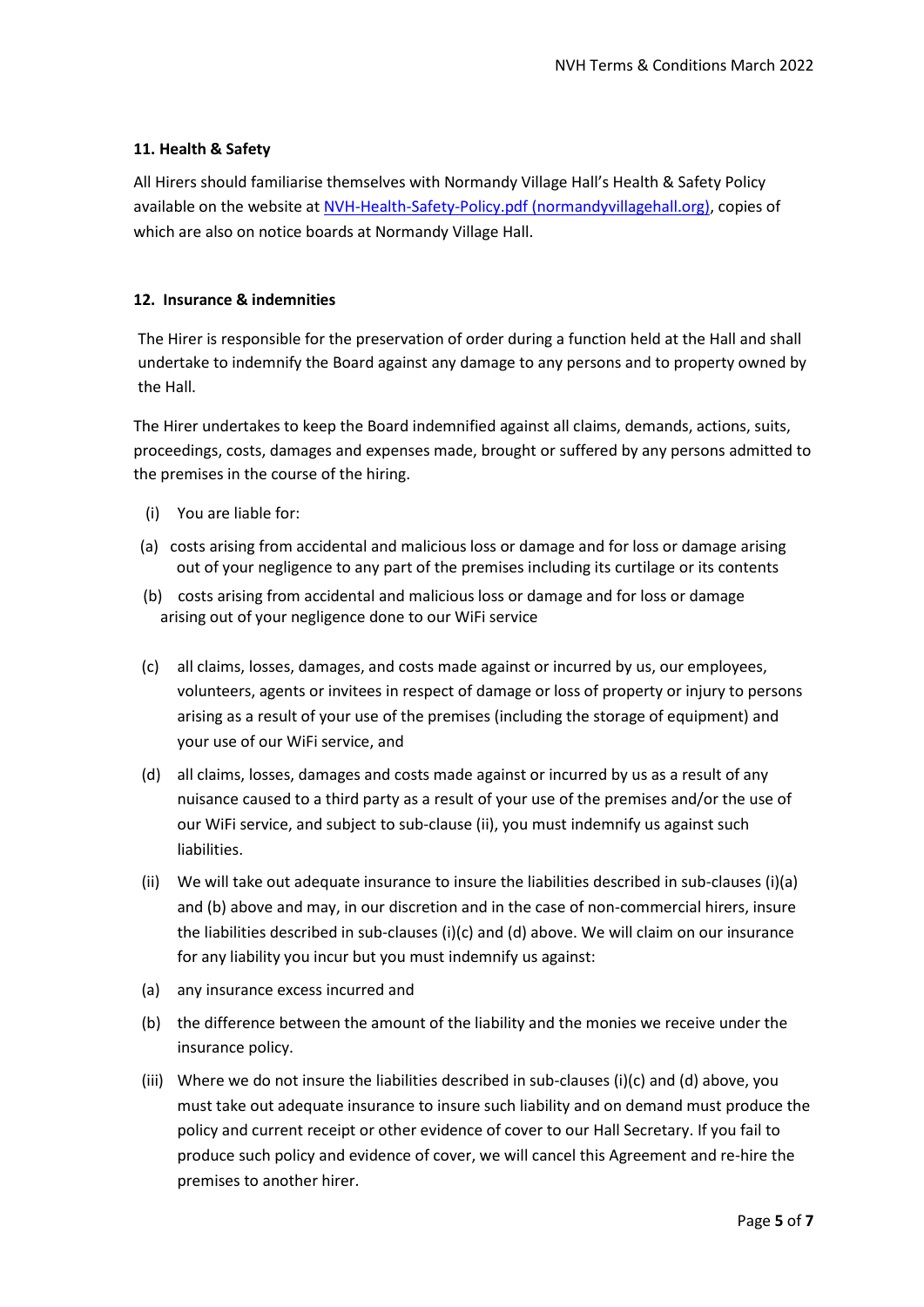We are insured against any claims arising out of our own negligence.

Unauthorised use of the Hall for any purpose without prior booking is not allowed and as such will not be covered by Hall insurance. Persons so doing will become personally liable for any damage or accident following such unauthorised use.

#### **13. General**

The Board reserves the right to enter the Hall at any time and the Hirer must advise his/her ticket collectors and/or other responsible persons.

The Board reserves the right to alter and amend these conditions of hire and regulations at any time.

#### **14. ADDITIONAL PROVISIONS FOR REGULAR USERS**

Frequent users of Normandy Village hall may apply to the Board for Regular User status qualifying for reduced Hire Rates with special payment arrangements on the following terms:

- a) The Hirer's total number of bookings per annum **is 30+ booking slots for Weekly Hirers and 10+ booking slots for Monthly Hirers.**
- b) Block bookings can generally only be accepted from Monday to Friday. Saturdays and Sundays may be considered with the agreement of the Board of Trustees. Specific conditions may be attached to any such agreement eg forward booking for such slots will normally be permitted only within two months of the date being booked. If a Regular User is found to have booked weekend slots without specific agreement from the Board, these are liable to be cancelled, potentially at short notice, and the Regular user concerned would be solely liable for any costs or lost profit they incur as a result.
- c) In order to establish a fair allocation of Fridays, Saturdays and Sundays, these days and times may have to be forfeited by the Contracted Weekly Regular User in the event of another Regular User or Occasional User requiring them. This will be at the direction of the Board of Trustees.
- d) All bookings must be made by the Hirer using the online booking system on which bookings may be made up to two years ahead. It is the responsibility of the **Regular User** to make their bookings in good time to secure their regular slots.
- e) Regular Users will be given a password to access the booking system so that no payment is required at the time of booking. No invoice will be sent and it is the Regular User's responsibility to make payment by bank transfer to sort code 40 52 40 account number 00008704 on the 1<sup>st</sup> of each month for all bookings in the month ahead and email the Treasurer at [accounts@normandyvillagehall.org](mailto:accounts@normandyvillagehall.org) with details of the date and value of payments made with a breakdown of the total against booking dates and reference numbers. Exceptionally, and only by prior arrangement with the Treasurer, payment may be made by cheque.
- f) Regular Users must **pay for all booked periods whether they use them or not**, except in the event that the Board finds it necessary to cancel the hire due to unforeseen circumstances.